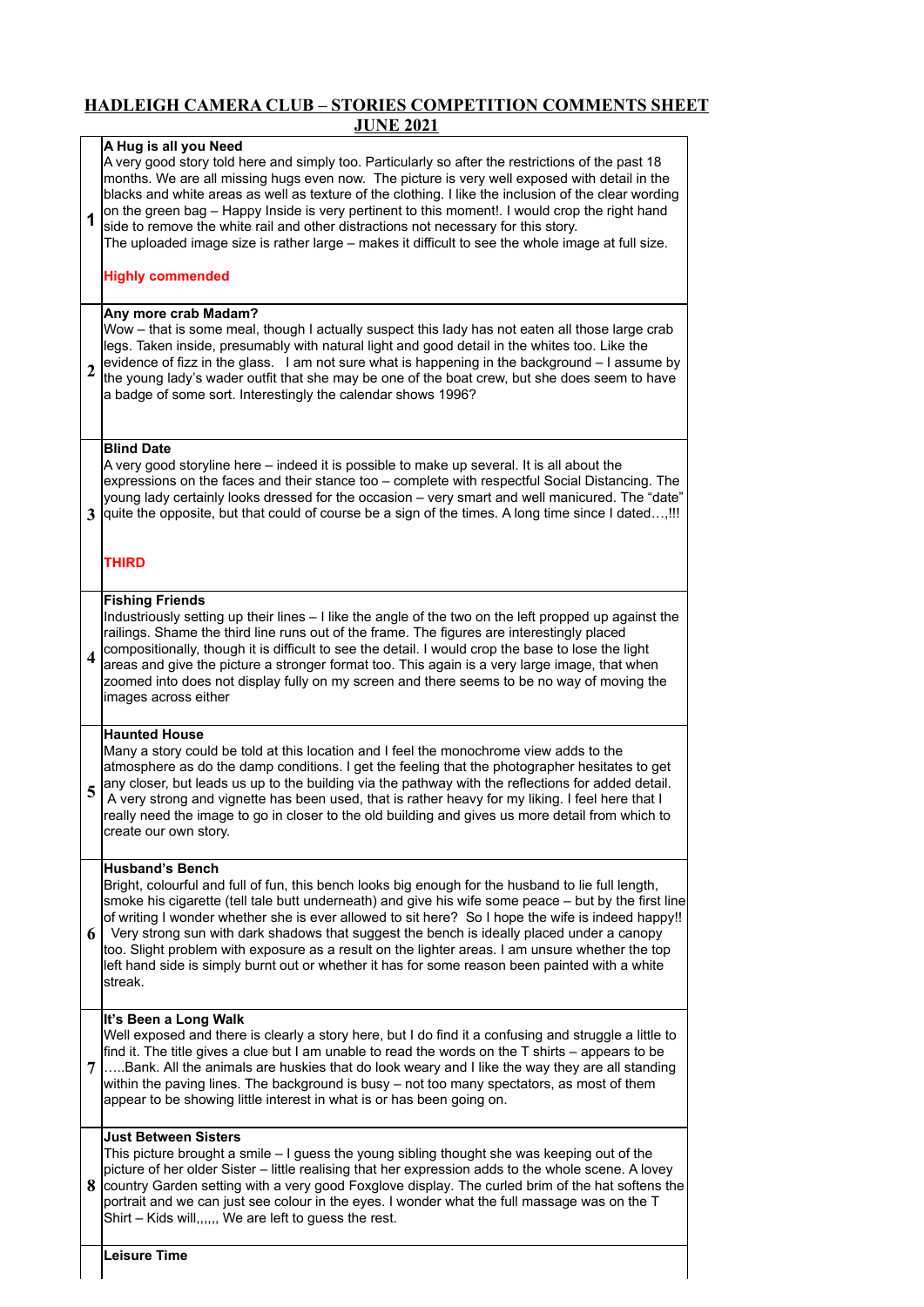| $\boldsymbol{9}$ | Was this lady taking a selfie - or looking at something ahead of her? Something for the viwer<br>to decide. Probably the latter is true. It is a good portrait of the lady in red - I am not sure we<br>need the illuminated poster behind as that is very bright and drags my eye to the right who is<br>totally engrossed in her own image. Again this is a very large image that does not display fully<br>when at 100%.                                                                                                                                                                                                                                          |
|------------------|----------------------------------------------------------------------------------------------------------------------------------------------------------------------------------------------------------------------------------------------------------------------------------------------------------------------------------------------------------------------------------------------------------------------------------------------------------------------------------------------------------------------------------------------------------------------------------------------------------------------------------------------------------------------|
|                  | <b>Lest We forget</b><br>A good team of Veterans cleaning up this important place - showing respect with their TLC. A<br>strong message well exposed with detail throughout. I do like the inclusion of the officer(?) to the<br>10 let Hand side standing with his arms crossed – watching the proceedings!!<br><b>Highly commended</b>                                                                                                                                                                                                                                                                                                                             |
|                  |                                                                                                                                                                                                                                                                                                                                                                                                                                                                                                                                                                                                                                                                      |
| 11               | Life is Just a Dream<br>This picture certainly brought a smile with the young lady out for her daily constitutional,<br>attracting the attention of the cyclist and mask clad photographer too. Exposure managed well<br>Keeping detail in the lighter areas. Not much detail in the blacks of the main figures' clothes, but<br>that is fine. The title fits the picture's story line vry well too. Ideally we would be without the<br>figures in the background, but this is a moment in time and the photographer was ready to<br>capture it. I hope the cyclist did not fall off his bike or run into the photographer,,,!!                                      |
|                  | <b>Highly commended</b>                                                                                                                                                                                                                                                                                                                                                                                                                                                                                                                                                                                                                                              |
|                  | Lonely<br>Very pertinent in the current times and expresses for me, the real feeling of loneliness that many<br>of us have experienced over the past year. Monochrome really suits the subject and I like the<br>way the photographer has carefully made use of light on the bench, The highlight on the back<br>12 and seat take our eyes straight to it and then we look around and appreciate the view across the<br>surrounding countryside. I would have been tempted to reduce the sky as although there are<br>wispy clouds it is not really adding much to the story. There is also a large black sensor spot half<br>way down and on the right hand side.   |
|                  | Oh Dear!<br>Indeed a situation nobody would want to be in and it also poses a question as to how the<br>13 and rover became submerged in the first place. The surrounding boats give colour and interest<br>to the scene, as do the reflections in the rippled water. Hopefully the vehicle was strong enough<br>to "live" another day.                                                                                                                                                                                                                                                                                                                              |
| 14               | <b>Pondering</b><br>I am not knowledgeable on the rules of Bowls, but very obviously here the participants are<br>pondering and by the number of balls I guess it is a crucial point too. The players are well<br>separated and the exposure keeps full detail in not only the whites but the dark areas too. There<br>is also depth in the frame. I like the way the man in the centre of the frame has his arms folded -<br>looking and considering the position and maybe hoping that just one ball will move by will power<br>to resolve the problem.                                                                                                            |
|                  | <b>SECOND</b>                                                                                                                                                                                                                                                                                                                                                                                                                                                                                                                                                                                                                                                        |
|                  | <b>See Anything</b><br>Ads will be lads and I can but assume that these massive letters have been placed here for<br>people to climb on, whether it is necessary to do so or not!. The beach beyond seems empty so<br>15 may have been during lockdown with the lads seeing themselves in place of safety too. A shame<br>the horizon is tilting though fortunately it is tipping towards thr right which could be said to link<br>with the lad standing on the letter E!!                                                                                                                                                                                           |
| 16               | <b>Sharing</b><br>What better date could there be than sitting on the embankment sharing fish, chips and mushy<br>peas. At this moment the young lady is looking into the distance – the man looking longingly at<br>the chip in hand, The ropes also add to the story here and have been carefully thought about<br>when composing the picture.                                                                                                                                                                                                                                                                                                                     |
|                  | So  What shall we do now?<br>Putting the little girl and her cockerel playmate in the centre of this place of safety works well,<br>whether it be in lockdown or not. The toddler may not quite be at the stage where she moves far<br>yet - but equally could soon be off at a pace, even if crawling! Focus and exposure good on<br>17 the main subjects and certainly a precious picture to keep for the family album. I would crop off a<br>little of the foreground grass to strengthen the composition.<br>Once again this picture is over large for the Club's chosen method of display, making viewing of<br>the whole image only possible as the thumbnail. |
|                  | To the End of the Line<br>A very powerful image in terms of the story it conveys. The elderly couple, hand in hand walking                                                                                                                                                                                                                                                                                                                                                                                                                                                                                                                                           |